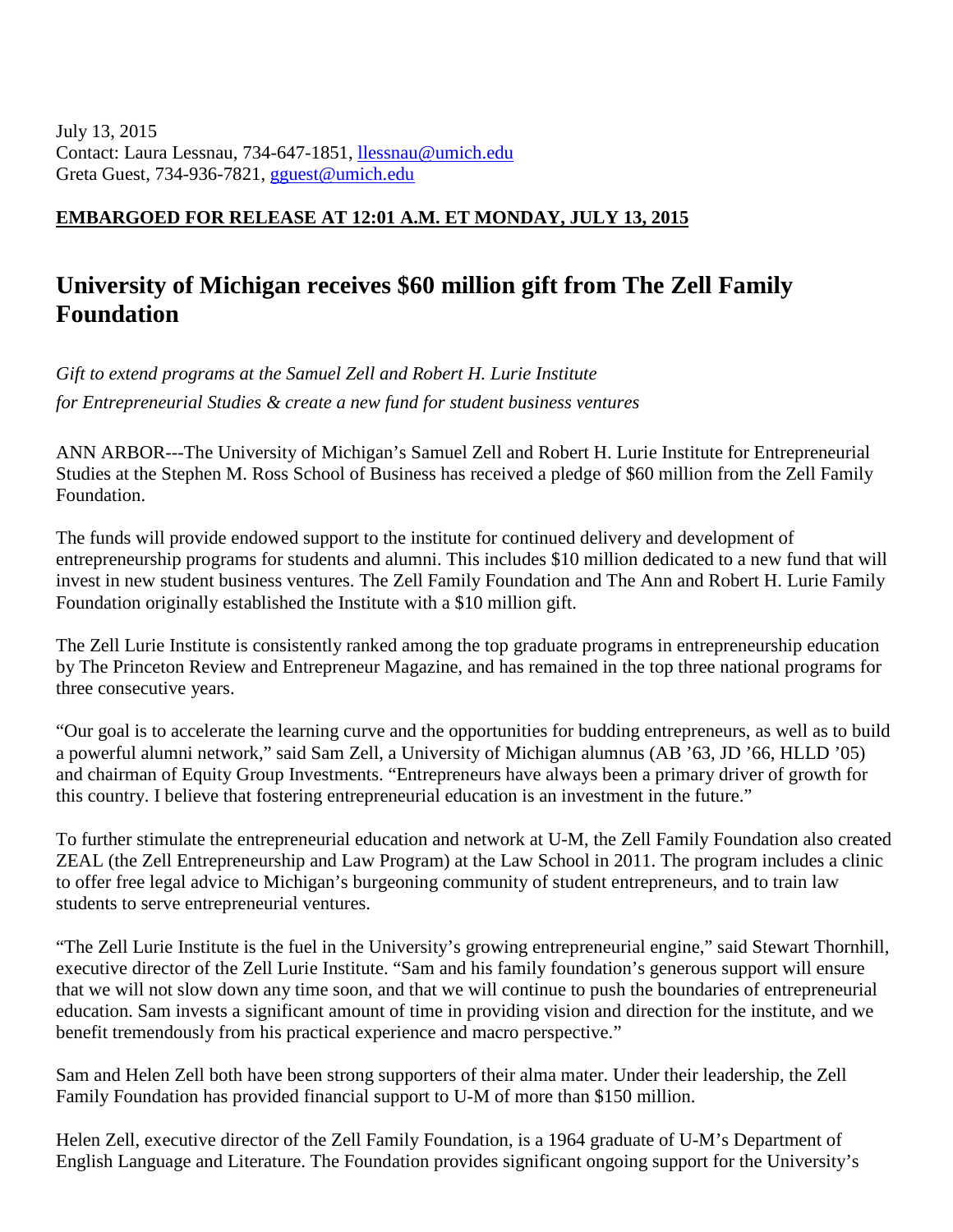Master of Fine Arts (MFA) in Creative Writing Program, now known as the Helen Zell Writers' Program. It is a two-year graduate program in creative writing with a concentration in either fiction or poetry that leads to a Master of Fine Arts degree. The program also provides each student with the opportunity for a "Zellowship," a post-graduate year of financial support that enables writers to dedicate their time solely to writing. In addition, the MFA program sponsors the Zell Visiting Writers Series. Among its earlier activities, the Zell Family Foundation endowed the Department's first visiting professorship in fiction, later named the Nicholas Delbanco Visiting Professorship; endowed the Helen Zell Director's Fund for the MFA program in Creative Writing; and endowed the Visiting Writers Series. To date, Helen Zell has spearheaded more than \$69 million of support from the Zell Family Foundation to the College. She also regularly donates her time to engage with the students and to help them gain access to world-class writers through her network. The result is an ongoing, highly competitive, nationally recognized program that regularly produces award-winning authors.

U-M's Ross School of Business is a pioneer in entrepreneurial education, introducing the nation's first course on entrepreneurship in 1927, and the first student-led venture fund, The Wolverine Venture Fund, in 1997. Two years later, the Zell Lurie Institute was established as one of the country's first full programs dedicated to entrepreneurial education. Since then, the Zell Lurie Institute has:

- Awarded nearly \$4.4 million in funding and engaged more than 5,500 students through its robust portfolio of programs including: Dare to Dream Grants; the Michigan Business Challenge business plan competition; Marcel Gani Internships; scholarship awards; and three student-led venture funds, including funds focused on early stage businesses and ventures with a social-impact mission.
- Supported the creation and growth of hundreds of start-up businesses; including more than 100 companies in the 2014-2015 academic year alone.

"This gift generates tremendous opportunities for our students and is significant news in the world of entrepreneurial studies," said Alison Davis-Blake, the Edward J. Frey Dean of the University of Michigan's Ross School of Business. "The generosity of the Zell Family Foundation and its commitment to support hands-on learning opportunities will help create an exciting new fund for student business ventures and provide ongoing support for the impressive programs of the Zell Lurie Institute."

The gift comes at a time when interest in entrepreneurship is booming, driven by a number of factors from the expansion of the U.S. tech boom and the lower cost of starting a business, to the versatile benefits of an entrepreneurial background in nearly any career path. With that growing interest, the number of entrepreneurship programs offered by colleges and universities has continued to grow, quadrupling in the U.S. since 1999, and they have become an integral part of the startup landscape. In fact, The Graduate Management Admission Council's 2015 Alumni Perspectives Report found that one in eight alumni are self-employed today, and entrepreneurs view business school as more influential to their career success than other alumni.

To learn more about entrepreneurial initiatives at Michigan Ross and the Zell Lurie Institute, visit [zli.bus.umich.edu/](http://www.zli.bus.umich.edu/)

## **About Michigan Ross**

The [Stephen M. Ross School of Business at the University of Michigan](http://michiganross.umich.edu/) is a vibrant and distinctive learning community grounded in the principle that business can be an extraordinary vehicle for positive change in today's dynamic global economy. The Ross mission is to develop leaders who make a positive difference in the world. Through thought and action, members of the Ross community drive change and innovation that improves business and society.

Ross is consistently ranked among the world's leading business schools. Academic degree programs include the BBA, MBA, Part-time MBA (Evening and Weekend formats), Executive MBA, Global MBA, Master of Accounting, Master of Supply Chain Management, Master of Management, and PhD. In addition, the school delivers open-enrollment and custom executive education programs targeting general management, leadership development, and strategic human resource management.